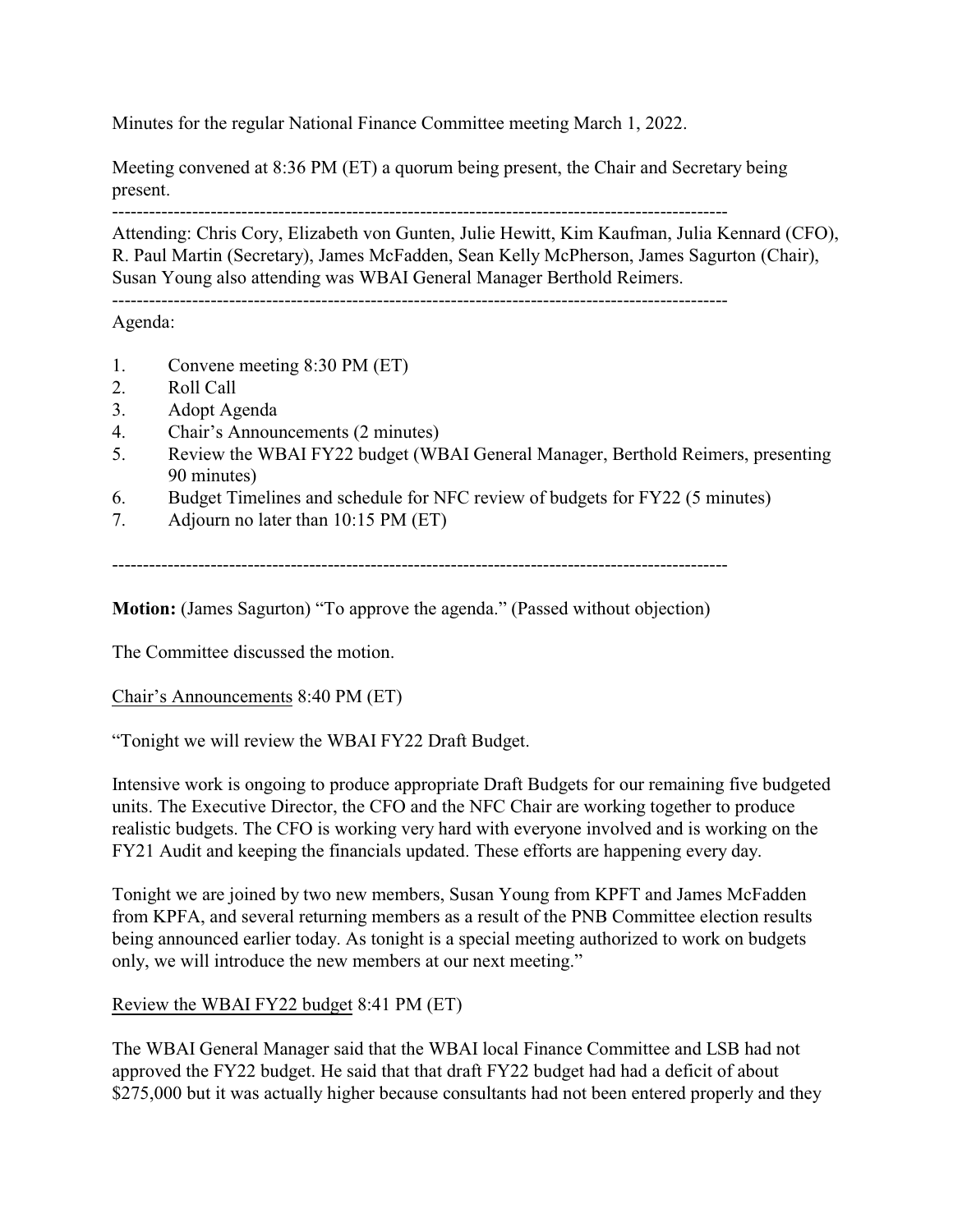weren't all included. He said that he was projecting FY22 revenue at about \$100,000 per month. He said that he is projecting raising \$3,250 per day for 3½ to four hours a day. He said that with regular on-air fund raisers after 30 days you're in trouble but this way you can just step it up and make up any shortfalls. He said that the station is asking people to be BAI Buddies (sustaining members) for Women's History Month. He said that his goal is to get about \$7,000 more per month from BAI Buddies. He said that he's projecting that as of May 2022, the station will raise about \$3,500 per day. He said that the fulfillment rate has also been increased with the budget that he was presenting to the NFC. He said that the previous draft FY22 budget that the WBAI local Finance Committee and LSB had not approved had projected a fulfillment rate of 78.3% but he was making it 79.8%. He said that the fulfillment rate last year was 88.3% and this year it was really 87%, but he wanted a cushion. He said that this draft FY22 budget incorporated Corporate Match revenue. He said that he believed that the Corporate Match was about \$1,450 in November would be about \$2,500 per month from December on and would go up to about \$5,000 per month in May. He said that WBAI had contracted with a company called "Double Your Donation" for \$2,000 per year on advice from personnel at other Pacifica stations. The company's software works with the *Allegiance* software and everyone who pledges gets an Email asking them if they work with a company that does corporate matching. He said that BAI Buddies has raised about \$18,500 per month for two or three years. He said that he was going to try to get it up to about \$20,000 per month as of March. He said that with Broadway re-opening that donations for theater tickets will resume. He said that in October the station had gotten \$2,500 from donations for ticket donations, and he was projecting that it would be up to \$6,500 a month as of March. He said that one producer wants to do two Community Events, one of which will be the premiere of that producer's movie. He said that he expects that by June things should be wide open and that other producers are also working on Community Events. He said that he's projecting a total Community Events revenue of \$1,587,903 for FY22.

The WBAI General Manager said that for expenses his strategy 2½ years ago was to increase the station's listeners so that WBAI can qualify for CPB money. He described some of his programming changes. He said he could make WBAI's Arbitron numbers available. He said that he was looking to reduce overtime pay for board operators by half to \$15,000 for the year. He said that the WBAI payroll is bare bones.

The committee discussed the WBAI General Manager's draft FY22 budget proposal. There were questions about projected revenue that has not been realized last year or in the first quarter of FY22. The committee discussed the observation that although the draft FY22 budget projects an end of year deficit of about \$92,000 WBAI's deficit was already substantially larger than that. The WBAI General Manager agreed with the Chair that the deficit will get smaller by the end of FY22. The CFO said that they'd had a couple of options here. She said that they were not prepared to slash expenses to the extent necessary to get a positive Net Income because they were concerned about the damage that might do to listenership. The CFO said that doesn't mean that some additional slashing will have to occur later, but that for now they have cut as much as they can. Se said that it was an ugly situation, and it's more about reducing the negative instead of completely getting rid of it. There was a discussion of unaccrued invoices from FY21 that had to be paid with FY22 revenue.